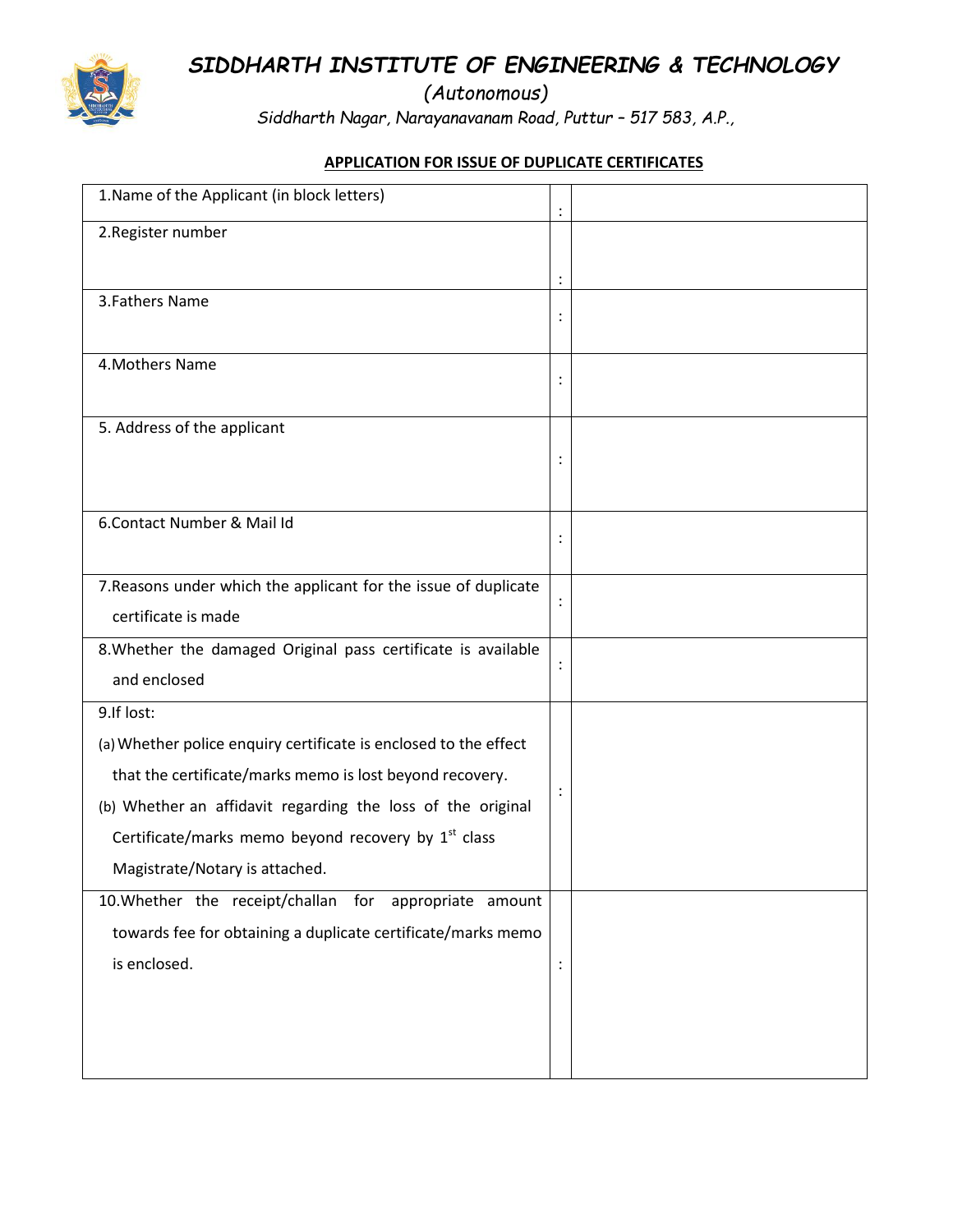| 11. Details of marks memos and/or certificates for which duplicates are desired for: |                                          |                       |                   |  |  |  |
|--------------------------------------------------------------------------------------|------------------------------------------|-----------------------|-------------------|--|--|--|
| S.No                                                                                 | <b>Particulars of Memos/Certificates</b> | <b>Month and Year</b> | <b>Regulation</b> |  |  |  |
|                                                                                      |                                          |                       |                   |  |  |  |
|                                                                                      |                                          |                       |                   |  |  |  |
|                                                                                      |                                          |                       |                   |  |  |  |
|                                                                                      |                                          |                       |                   |  |  |  |
|                                                                                      |                                          |                       |                   |  |  |  |
|                                                                                      |                                          |                       |                   |  |  |  |
|                                                                                      |                                          |                       |                   |  |  |  |
|                                                                                      |                                          |                       |                   |  |  |  |
|                                                                                      |                                          |                       |                   |  |  |  |
|                                                                                      |                                          |                       |                   |  |  |  |
|                                                                                      |                                          |                       |                   |  |  |  |
|                                                                                      |                                          |                       |                   |  |  |  |
|                                                                                      |                                          |                       |                   |  |  |  |
|                                                                                      |                                          |                       |                   |  |  |  |
|                                                                                      |                                          |                       |                   |  |  |  |
|                                                                                      |                                          |                       |                   |  |  |  |
|                                                                                      |                                          |                       |                   |  |  |  |
|                                                                                      |                                          |                       |                   |  |  |  |
|                                                                                      |                                          |                       |                   |  |  |  |
|                                                                                      |                                          |                       |                   |  |  |  |
|                                                                                      |                                          |                       |                   |  |  |  |
|                                                                                      |                                          |                       |                   |  |  |  |
|                                                                                      |                                          |                       |                   |  |  |  |
|                                                                                      |                                          |                       |                   |  |  |  |
|                                                                                      |                                          |                       |                   |  |  |  |
|                                                                                      |                                          |                       |                   |  |  |  |
|                                                                                      |                                          |                       |                   |  |  |  |
|                                                                                      |                                          |                       |                   |  |  |  |

## **Declarations**

| 1) I | do hereby declare that my original marks memo/Provisional Certificate / |                                                                        |  |         |                   |  |  |  |
|------|-------------------------------------------------------------------------|------------------------------------------------------------------------|--|---------|-------------------|--|--|--|
|      |                                                                         | Consolidated Marks Memo bearing Registration Number/Hall ticket number |  |         | 0t                |  |  |  |
|      | B.Tech/M.Tech/MCA/MBA/                                                  |                                                                        |  | (month) | (Year) is neither |  |  |  |
|      | suspended nor cancelled by the competent authority.                     |                                                                        |  |         |                   |  |  |  |

2) I solemnly declare that the particulars furnished above are true to the best of my knowledge and belief.

Signature of the Candidate